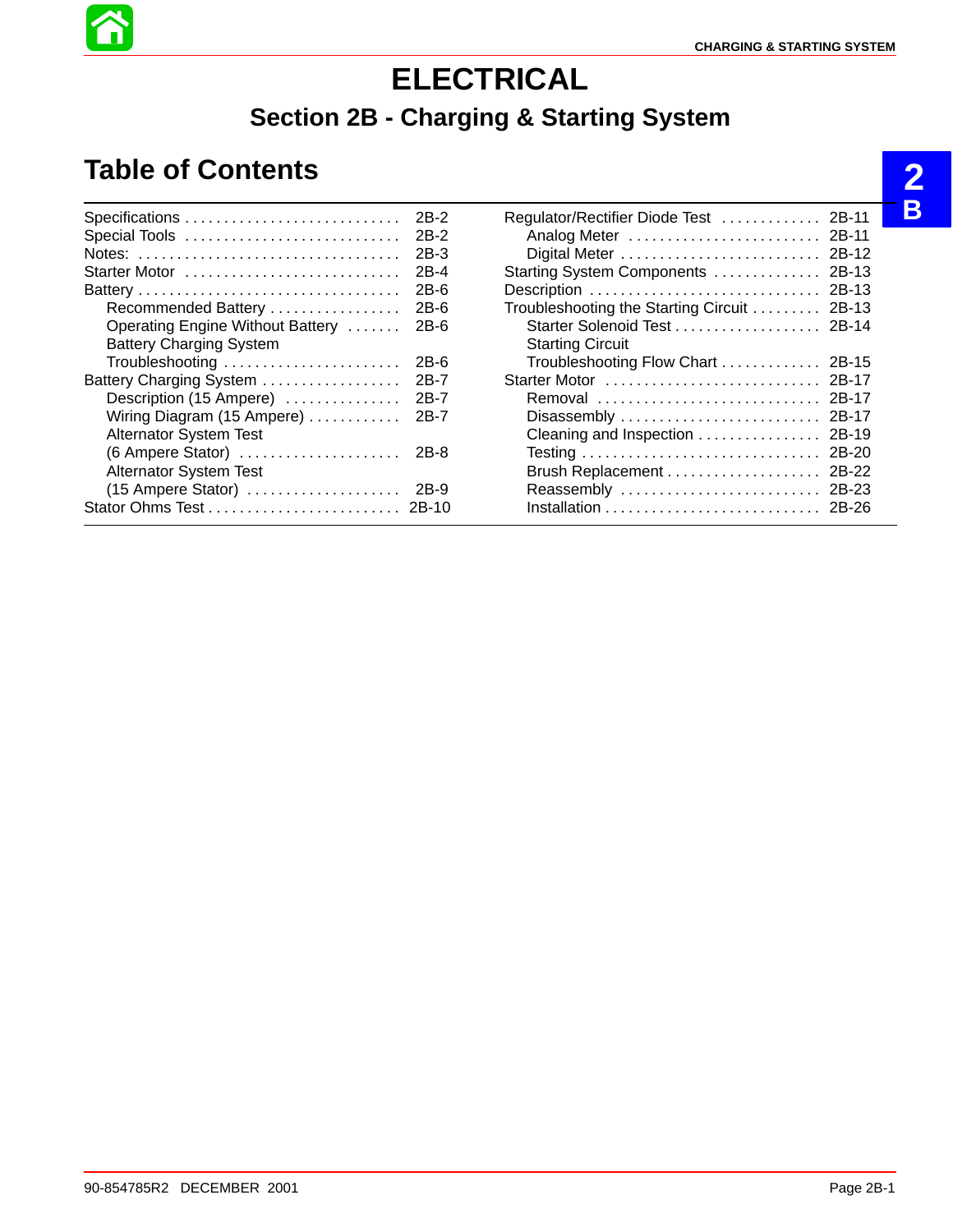

# **Specifications**

|                                                   | <b>Alternator Type</b>                             | Single Phase (12 Pole)             |
|---------------------------------------------------|----------------------------------------------------|------------------------------------|
|                                                   | <b>6 AMP Manual Alternator:</b>                    |                                    |
|                                                   | Output                                             | 12 Volts-6 Amps.                   |
| <b>CHARGING</b>                                   | <b>Battery Charging Resistance</b>                 | 0.9 - 1.1 Ohms (YEL-YEL)           |
| <b>SYSTEM</b><br>Readings taken @<br>68°F (20°C). | <b>15 AMP Electric Alternator:</b>                 |                                    |
|                                                   | Output                                             | 12V-15 Amps. (Rectified/Regulated) |
|                                                   | <b>Battery Charging Coil Resistance</b>            | 0.22 - 0.24 Ohms (YEL-YEL)         |
|                                                   | <b>Power Bobbin Resistance</b>                     |                                    |
|                                                   | (For Electrothermal Valve)                         | 6.7-7.1 Ohms (YEL/BLK-YEL/BLK)     |
|                                                   | <b>Quicksilver Tachometer Setting</b>              | "6P" or "4"                        |
| <b>STARTING</b><br><b>SYSTEM</b>                  | <b>Manual Start</b>                                | <b>Recoil Starter</b>              |
|                                                   | <b>Electric Start:</b>                             |                                    |
|                                                   | <b>Starter Type</b>                                | <b>Bendix</b>                      |
|                                                   | Output                                             | $1.1$ kW                           |
|                                                   | <b>Ampere Draw Under:</b>                          |                                    |
|                                                   | (Load)                                             | 106.0 Amps                         |
|                                                   | (No Load)                                          | 21.1 Amps                          |
|                                                   | <b>Battery Rating</b>                              |                                    |
| <b>BATTERY</b>                                    | <b>Minimum Requirement</b>                         | 465 Marine Cranking Amps (MCA)     |
|                                                   |                                                    | or 350 Cold Cranking Amps (CCA)    |
|                                                   | For operation below 32 $\degree$ F (0 $\degree$ C) | 1000 Marine Cranking Amps (MCA) or |
|                                                   |                                                    | 775 Cold Cranking Amps (CCA)       |

# **Special Tools**

1. DMT 2000 Digital Tachometer Multi-meter P/N 91-854009A1.

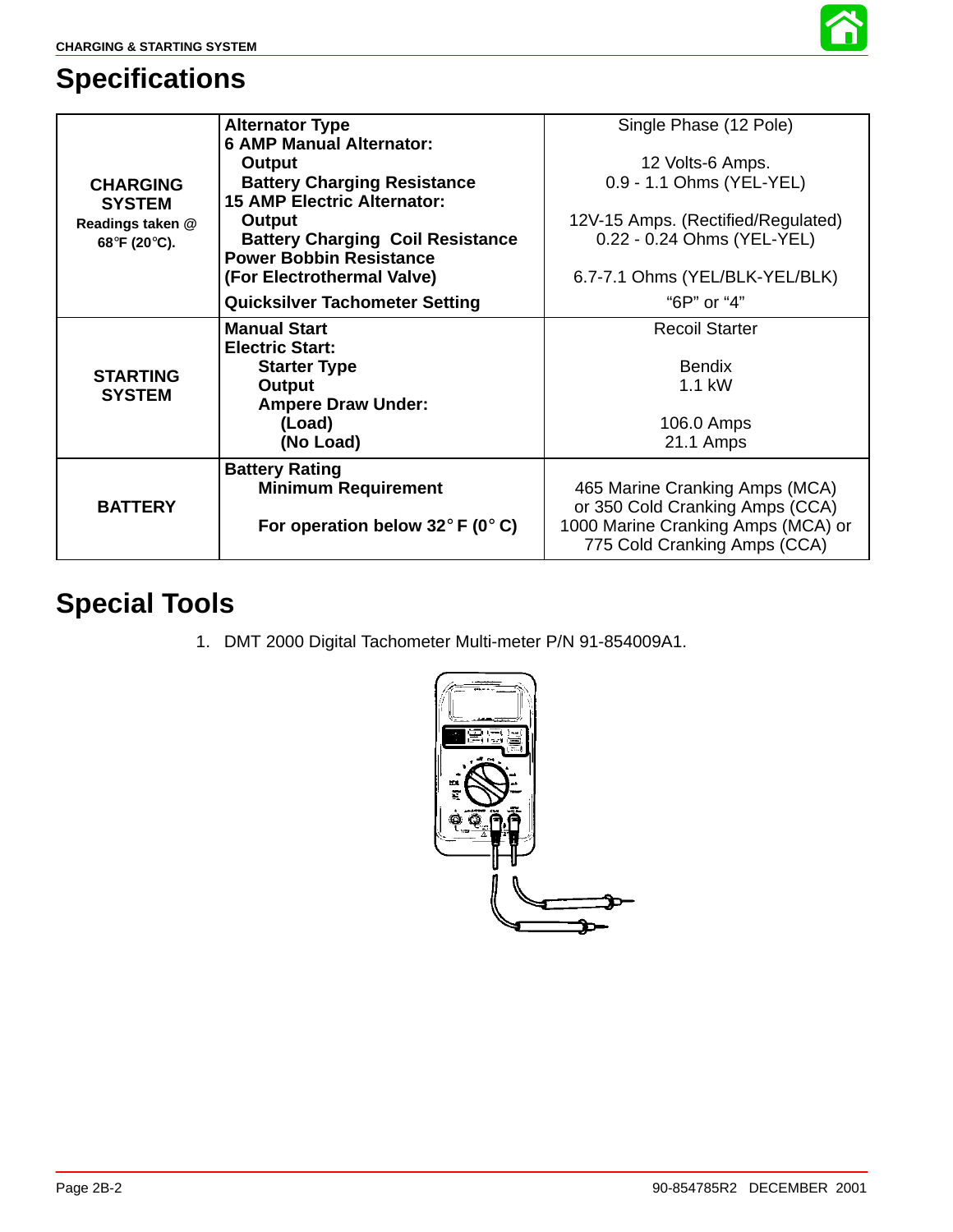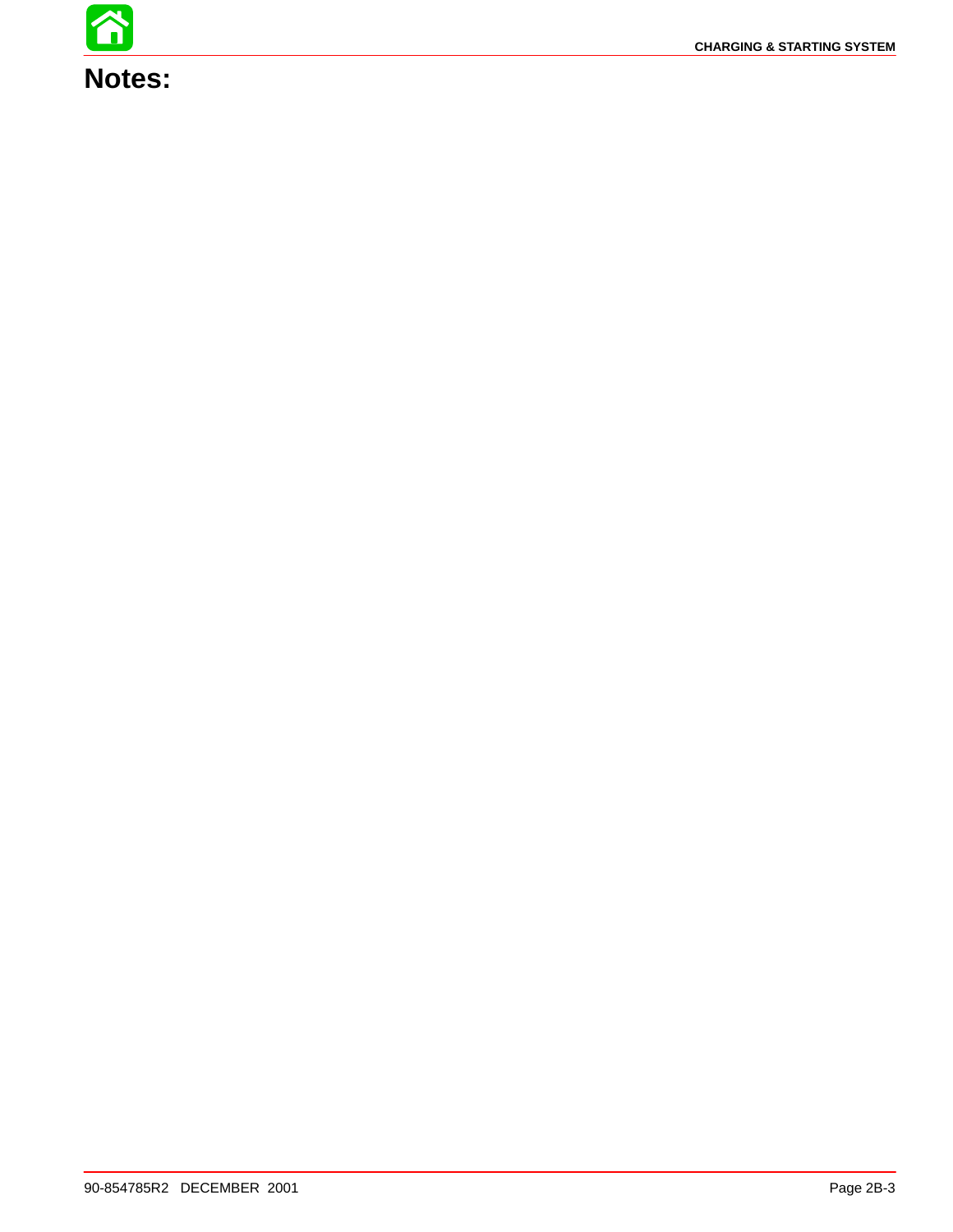# <span id="page-3-0"></span>**STARTER MOTOR**



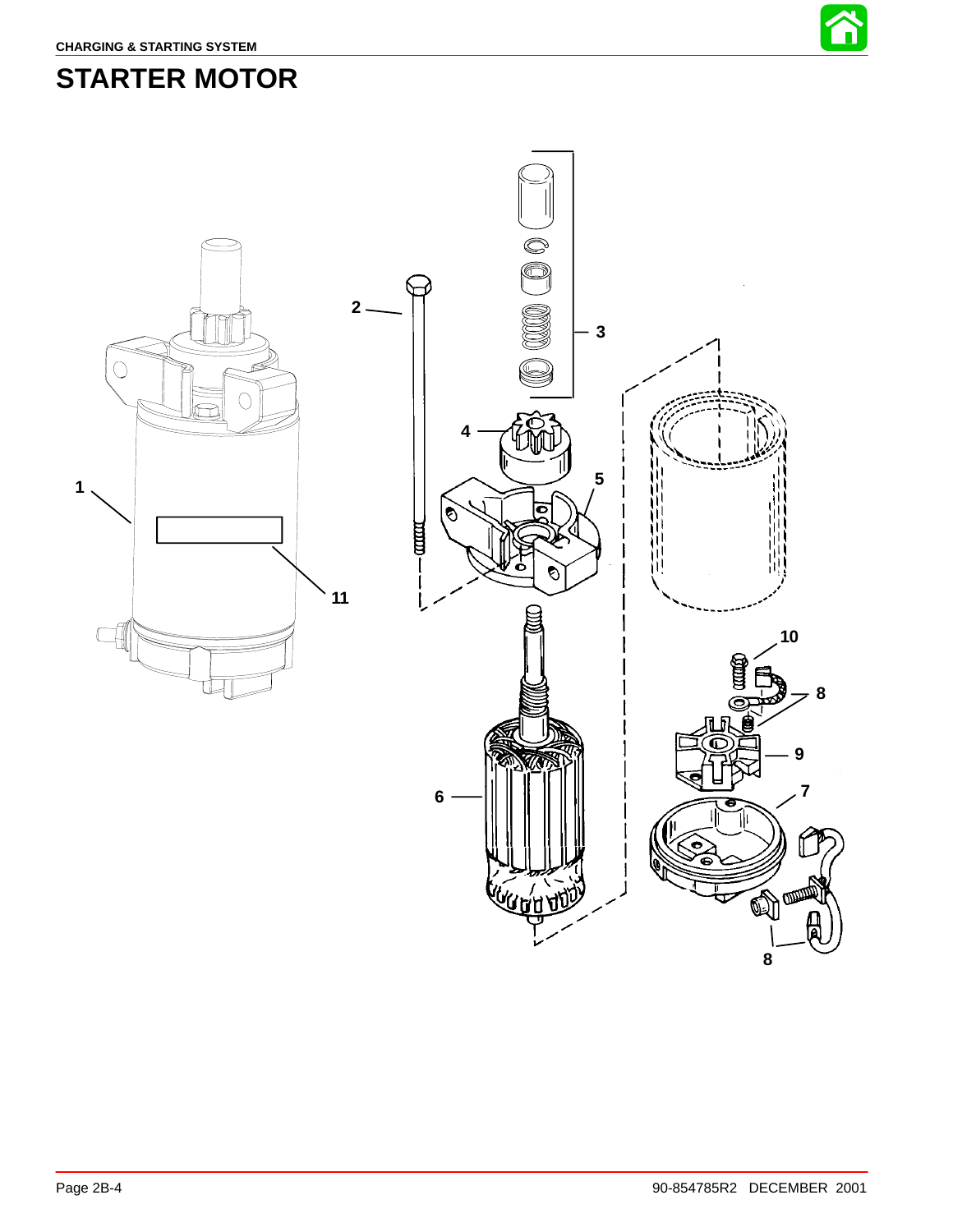

# **STARTER MOTOR**

| REF.           |                |                               | <b>TORQUE</b> |         |     |
|----------------|----------------|-------------------------------|---------------|---------|-----|
| NO.            | QTY.           | <b>DESCRIPTION</b>            | Ib. in.       | Ib. ft. | N·m |
|                | 1              | <b>STARTER MOTOR</b>          |               |         |     |
| $\overline{2}$ | 1              | THRU SCREW                    | 70            |         | 8   |
| 3              | 1              | <b>DRIVE KIT</b>              |               |         |     |
| 4              | 1              | <b>DRIVE ASSEMBLY</b>         |               |         |     |
| 5              | 1              | <b>DRIVE CAP</b>              |               |         |     |
| 6              | 1              | <b>ARMATURE</b>               |               |         |     |
| 7              | 1              | <b>COMMUTATOR CAP</b>         |               |         |     |
| 8              | 1              | <b>BRUSH &amp; SPRING KIT</b> |               |         |     |
| 9              | 1              | <b>BRUSH HOLDER</b>           |               |         |     |
| 10             | $\overline{2}$ | <b>SCREW</b>                  |               |         |     |
| 11             | 1              | DECAL-Warning-High voltage    |               |         |     |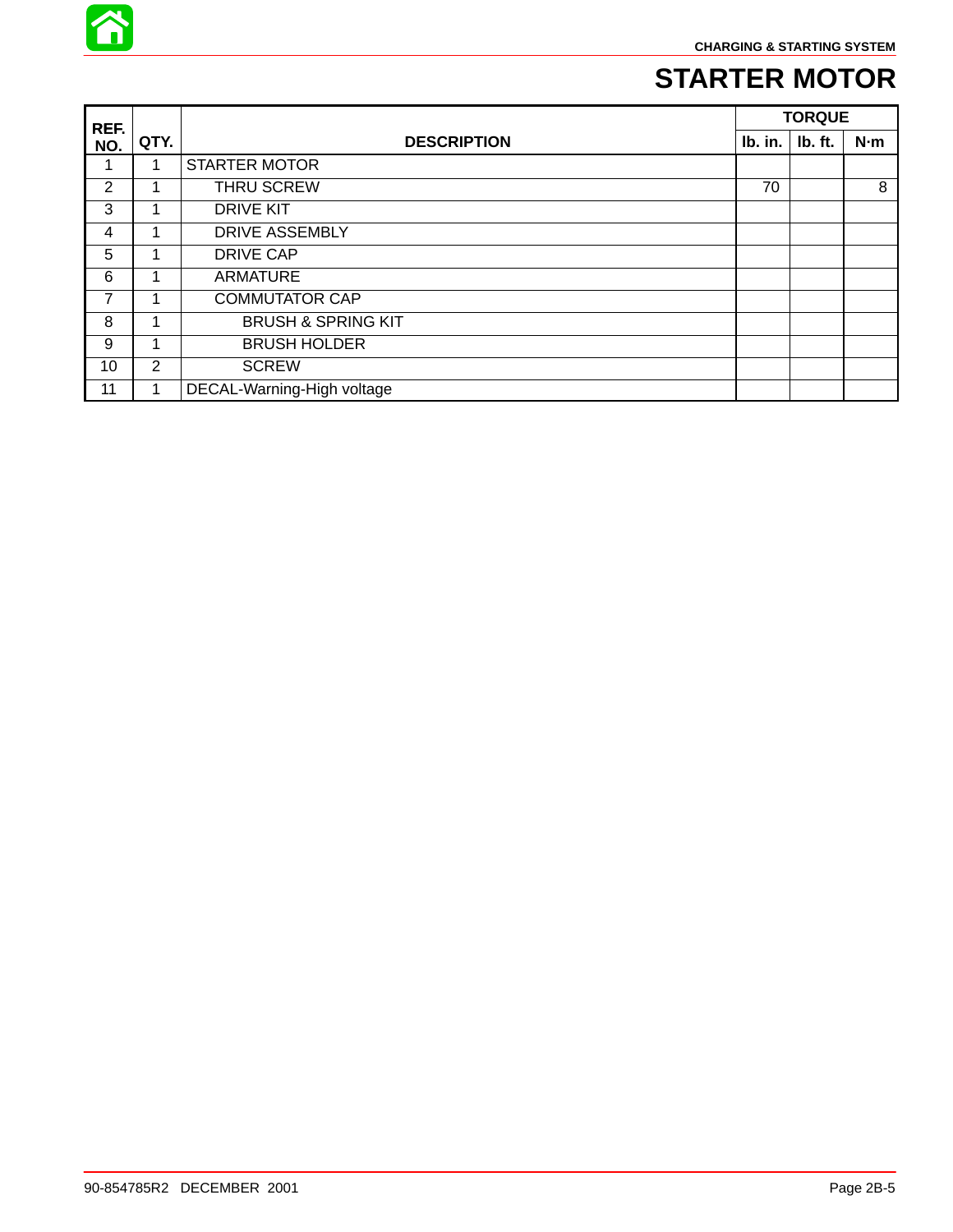

# **Battery**

## **Recommended Battery**

A 12 volt battery with a minimum rating of 465 marine cranking amps (MCA) or 350 cold cranking amps (CCA). For operation below 32 $\degree$  F (0 $\degree$  C) a rating of 1000 Marine Cranking Amps (MCA) or 775 Cold Cranking Amps (CCA) is recommended.

## **Operating Engine Without Battery**

If desired (or in an emergency), engines equipped with an electric start and alternator can be started and operated without a battery (either disconnected or removed) if "**WARNING**", below, is followed.

## **WARNING**

**Before operating engine with battery leads disconnected from battery, disconnect the three wire (stator harness plug) from rectifier.**

## **Battery Charging System Troubleshooting**

## **A CAUTION**

**The charging system may be damaged by: 1) reversed battery cables, 2) running the engine with battery cables disconnected and stator leads connected to rectifier, 3) an open circuit, such as a broken wire or loose connection.**

A fault in the battery charging system usually will cause the battery to become undercharged. Check battery electrolyte level, and charge battery. See "**Electrolyte Level**", and "**Charging a Discharged Battery**".

If battery will NOT accept a satisfactory charge, replace battery.

If battery accepts a satisfactory charge, determine the cause of the charging system problem as follows.

- 1. Check for correct battery polarity [RED cable to POSITIVE (+) battery terminal]. If polarity was incorrect, check for damaged rectifier. See "RECTIFIER TEST".
- 2. Check for loose or corroded battery connections.
- 3. Visually inspect wiring between stator and battery for cuts, chafing, and disconnected, loose or corroded connection.
- 4. Excessive electrical load (from too many accessories) will cause battery to run down.

If visual inspection determines that battery connections and wiring are OK, perform the following stator and rectifier tests.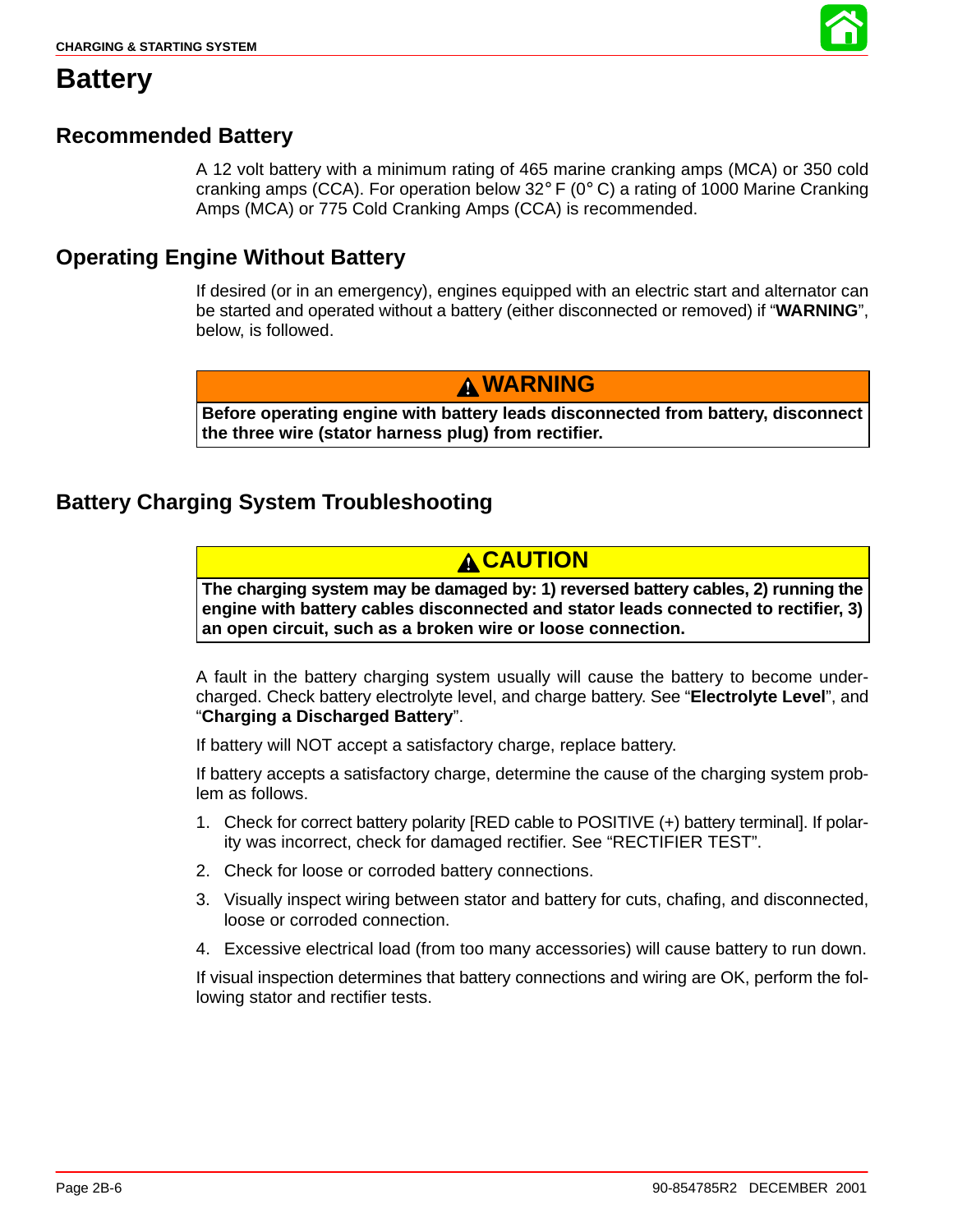# **Battery Charging System**

## **Description (15 Ampere)**

The battery charging system components are the stator battery charge coils, regulator and battery. Alternating current (generated in battery charge coils) flows to the regulator, which changes the alternating current to a regulated direct current for charging the battery.

## **Wiring Diagram (15 Ampere)**



- **e -** To Battery Positive **(Red)** Terminal
- **f -** To Battery Negative (**Black**) Terminal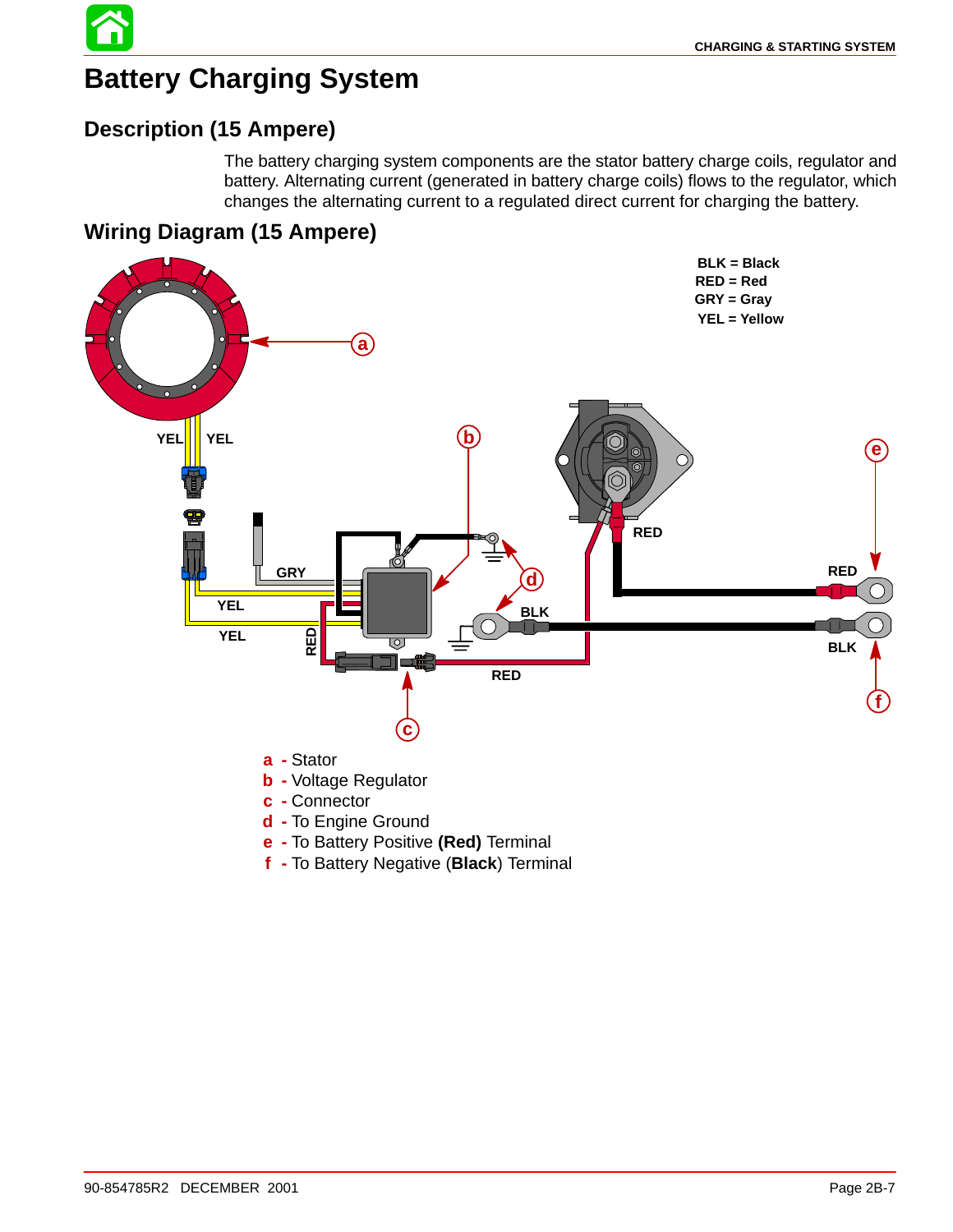

## **Alternator System Test (6 Ampere Stator)**

# **A CAUTION**

**When testing any charging system, the technician must use an ammeter capable of reading the maximum current output for the test being performed or higher. Failure to use a ammeter that can handle the specific current load could possibly damage the meter being used.**

**IMPORTANT: Rectifier (optional accessory) must be functioning properly for accurate test results to be obtained.**

- 1. Remove RED lead from (+) terminal of rectifier.
- 2. Connect RED (+) ammeter lead to rectifier (+) terminal and BLACK (–) ammeter lead to RED rectifier lead.
- 3. With engine running at the indicated RPM, the ammeter should indicate the following approximate amperes:



4. If proper ampere readings are not obtained, replace stator.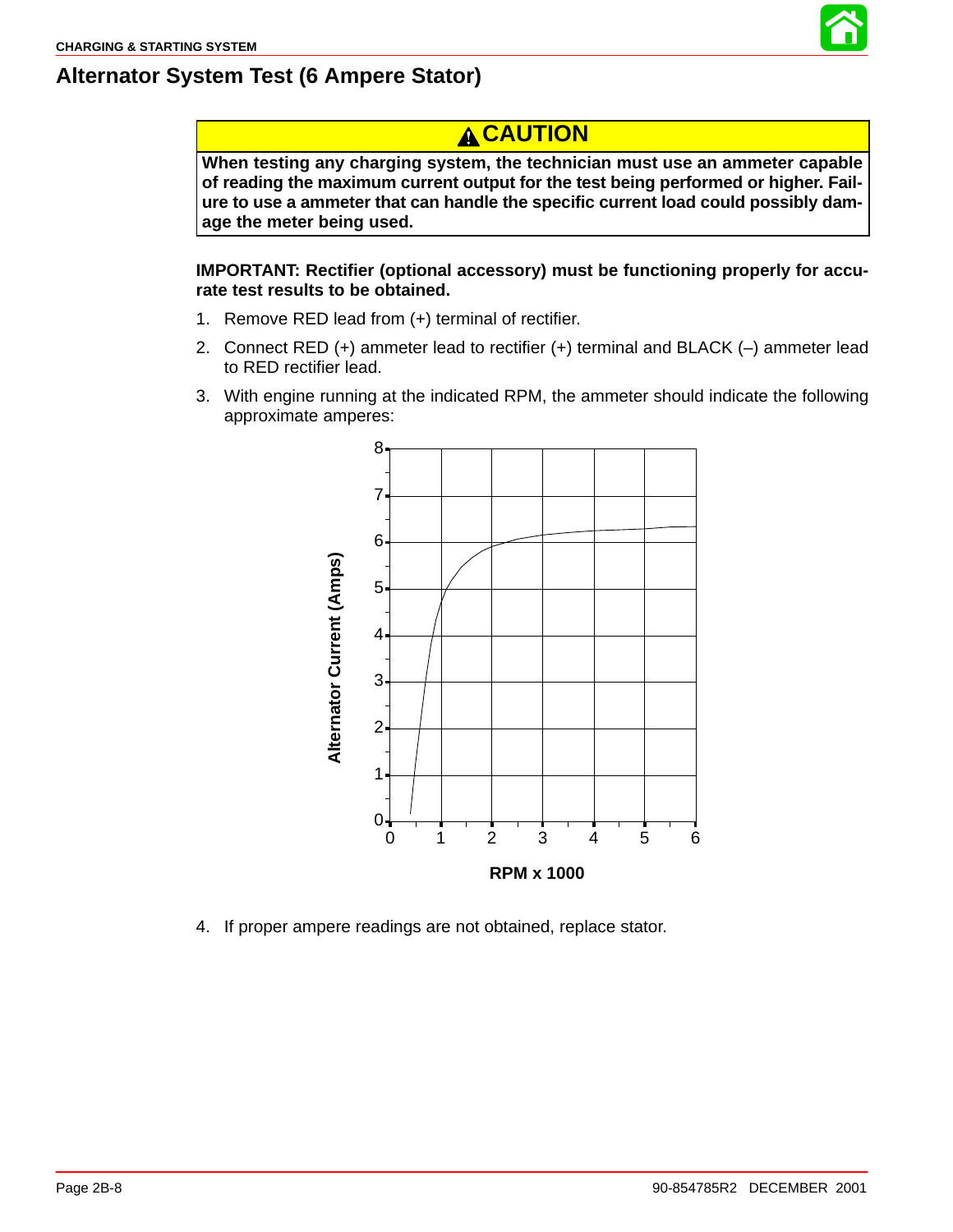

- 1. Check battery voltage at battery with engine running.
- 2. If battery voltage is above 14.5-15.0 volts, replace voltage regulator/rectifier. Check condition of battery as overcharging may have damaged battery.
- 3. If battery voltage is below 14.5 volts, charge battery. Refer to "CHARGING A DIS-CHARGED BATTERY". If battery can NOT be satisfactorily charged, replace battery.
- 4. If battery accepts a satisfactory charge, check battery voltage while cranking engine. Refer to "CHARGING A DISCHARGED BATTERY". If cranking voltage is not acceptable, replace battery.
- 5. If cranking voltage is acceptable, disconnect the RED (voltage regulator) wire bullet connector from the RED/PUR wire.
- 6. Connect RED (+) ammeter lead to RED wire and the BLACK (–) ammeter lead to the Red/PUR wire.
- 7. Secure starter wires away from flywheel.
- 8. With engine running at the indicated RPM's, the ammeter should indicate the following appropriate amperes:



- 9. A reading of 15 amperes at 5000 RPM indicates the charging system is functioning properly.
- 10. If ammeter reads less than required amperes @ 5000 RPM, test the stator. Refer to "**Stator Ohm Test** ". If stator tests OK, replace rectifier/regulator.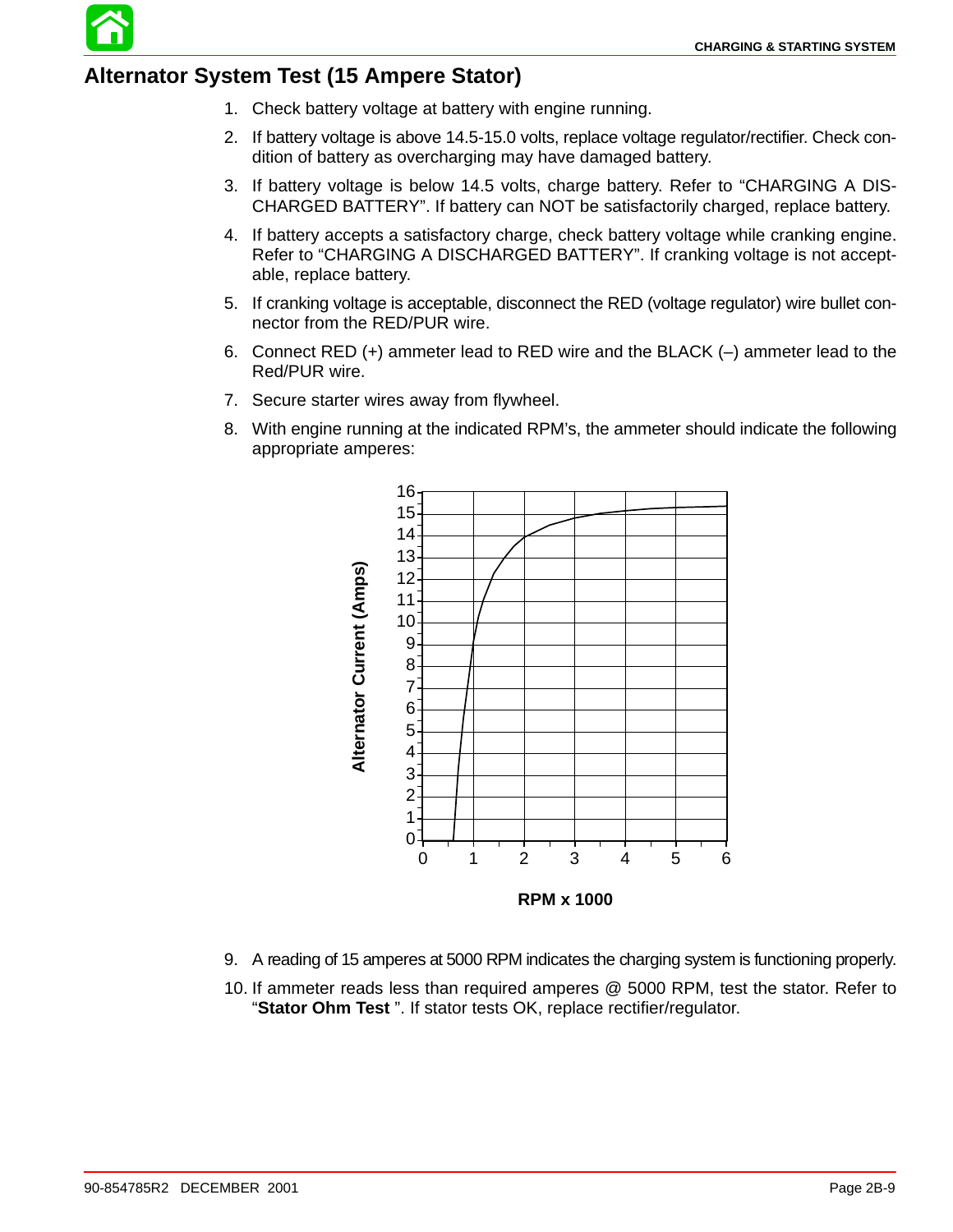

# **Stator Ohms Test**

# **STATOR (BATTERY CHARGE COIL)**



**a -** S/N 0G960499 and Below

**b -** S/N 0G960500 and Above

### **6 Amp. Stator**

| <b>METER TEST LEADS</b> |              | <b>METER SCALE</b> | <b>READING</b><br>$(\Omega)$ |
|-------------------------|--------------|--------------------|------------------------------|
| <b>RED</b>              | <b>BLACK</b> |                    |                              |
| VF.                     | ΈI           | RX1                | $0.9 - 1.1$                  |

### **15 Amp. Stator**

| <b>METER TEST LEADS</b> |              | <b>METER SCALE</b> | <b>READING</b><br>$(\Omega)$ |
|-------------------------|--------------|--------------------|------------------------------|
| <b>RED</b>              | <b>BLACK</b> |                    |                              |
| √F'                     |              | RX1                | $0.22 - 0.24$                |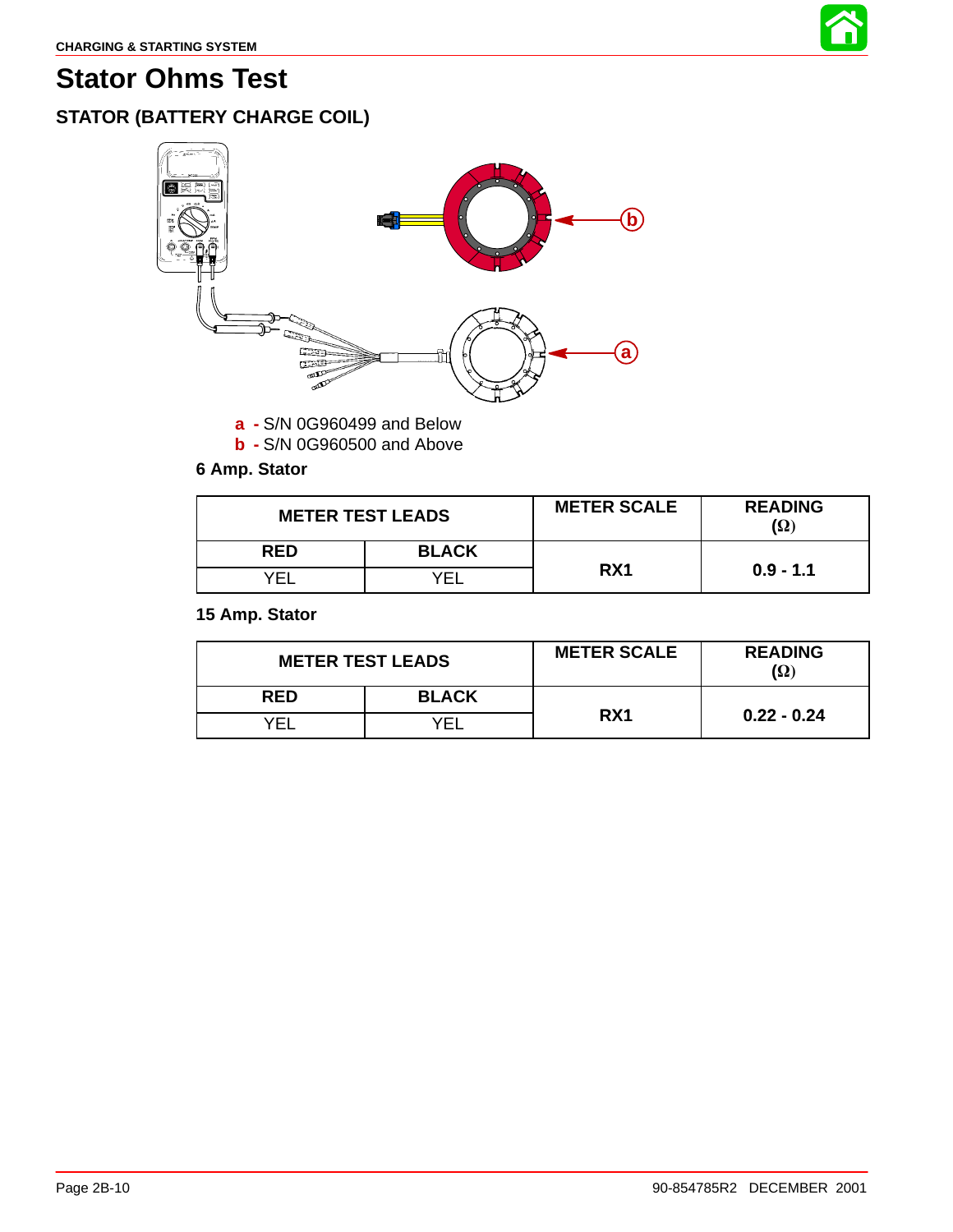# **Regulator/Rectifier (P/N 854514-1) Diode Test**

## **Analog Meter**

**NOTE:** Voltage regulator/rectifier specifications are given for informational purposes only, use the appropriate troubleshooting techniques previously mentioned to find the faulty component in the charging system.



**Blk = Black Gry = Gray Red = Red Yel = Yellow**

### **DIODE TEST:**

- 1. Set Ohm meter to R X 10 scale.
- 2. Connect Red (+) meter lead to RED regulator lead.
- 3. Connect Black (–) meter lead to either YELLOW regulator lead.

### **TEST RESULTS:**

100 - 400 OHMS

#### **DIODE TEST:**

- 1. Set Ohm meter to R X 1k scale.
- 2. Connect Black (–) meter lead to RED regulator lead.
- 3. Connect Red (+) meter lead to YELLOW regulator lead. Test. Then change Red (+) meter lead to the other YELLOW regulator lead for 2ND test reading.

### **TEST RESULTS (1ST READING):**

20,000 to ∞ OHMS

### **TEST RESULTS (2ND READING):**

∞ OHMS (No needle movement)

### **SCR TEST:**

- 1. Set Ohm meter to R X 1k scale.
- 2. Connect Red (+) meter lead to regulator case.
- 3. Connect Black (–) meter lead to one YELLOW regulator lead. Test. Connect Black (–) meter lead to the other YELLOW lead.

## **TEST RESULTS (BOTH TESTS):**

8,000 - 15,000 OHMS (8k - 15K)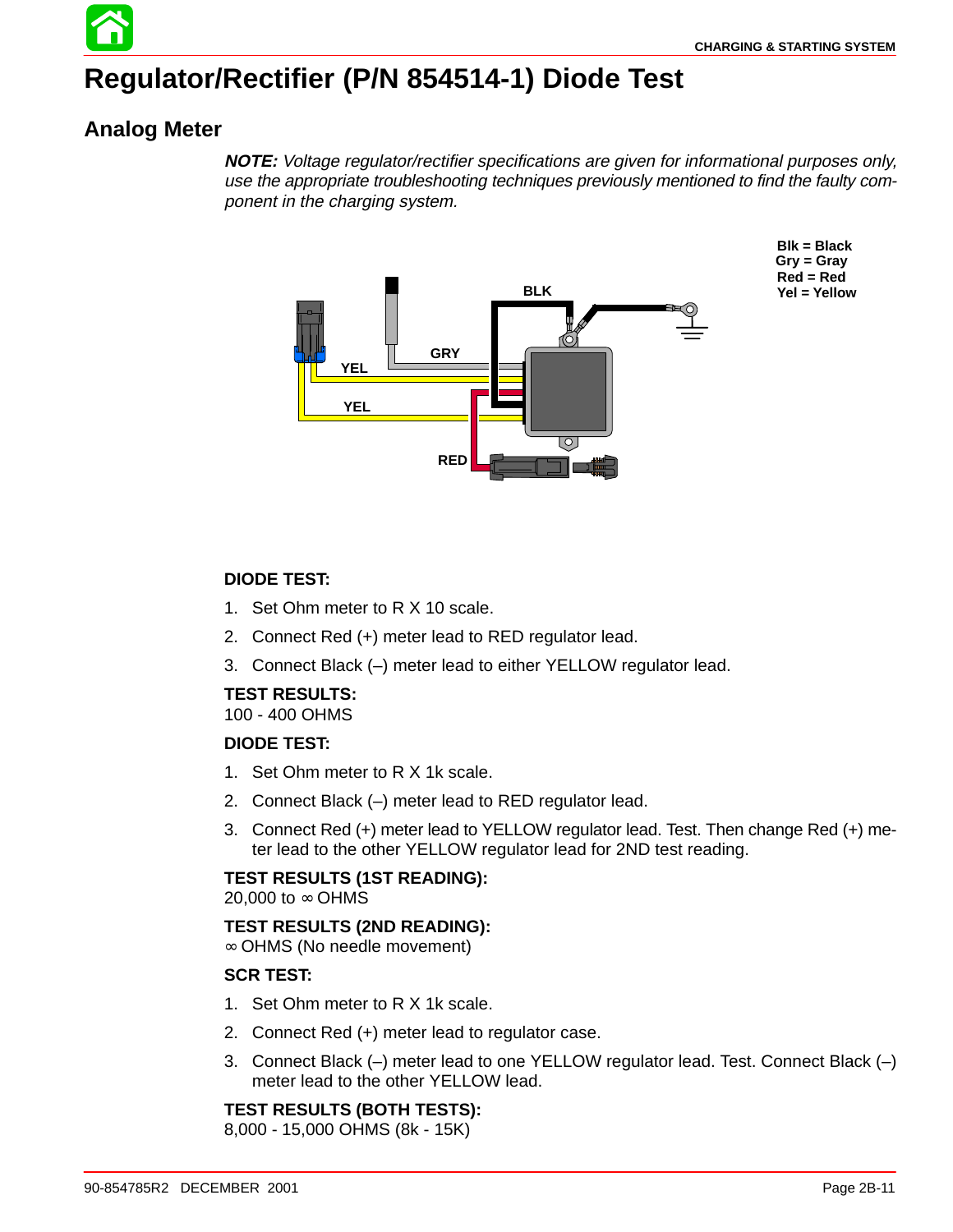

- 1. Set Ohm meter to R X 1k scale.
- 2. Connect Red (+) meter lead to GREY regulator lead.
- 3. Connect Black (–) meter lead to regulator case.

### **TEST RESULTS:**

10,000 - 50,000 OHMS (10k - 50k)

### **Digital Meter**

**NOTE:** Voltage regulator/rectifier specifications are given for informational purposes only, use the appropriate troubleshooting techniques previously mentioned to find the faulty component in the charging system.



#### **DIODE TEST:**

- 1. Set meter to  $-\blacktriangleright$ .
- 2. Connect Black (–) meter lead to RED regulator lead.
- 3. Connect Red (+) meter lead to either YELLOW regulator lead.

### **TEST RESULTS:**

0.4-0.8 V

### **DIODE TEST:**

- 1. Set meter to  $-\blacktriangleright$ .
- 2. Connect Red (+) meter lead to RED regulator lead.
- 3. Connect Black (–) meter lead to either YELLOW regulator lead.

#### **TEST RESULTS (1ST READING):**

∞ or OUCH or OL

#### **SCR TEST:**

- 1. Set meter to  $\rightarrow$ .
- 2. Connect Black (–) meter lead to regulator case.
- 3. Connect Red (+) meter lead to either YELLOW regulator lead.

### **TEST RESULTS (BOTH TESTS):**

1.5 V - ∞ or OUCH or OL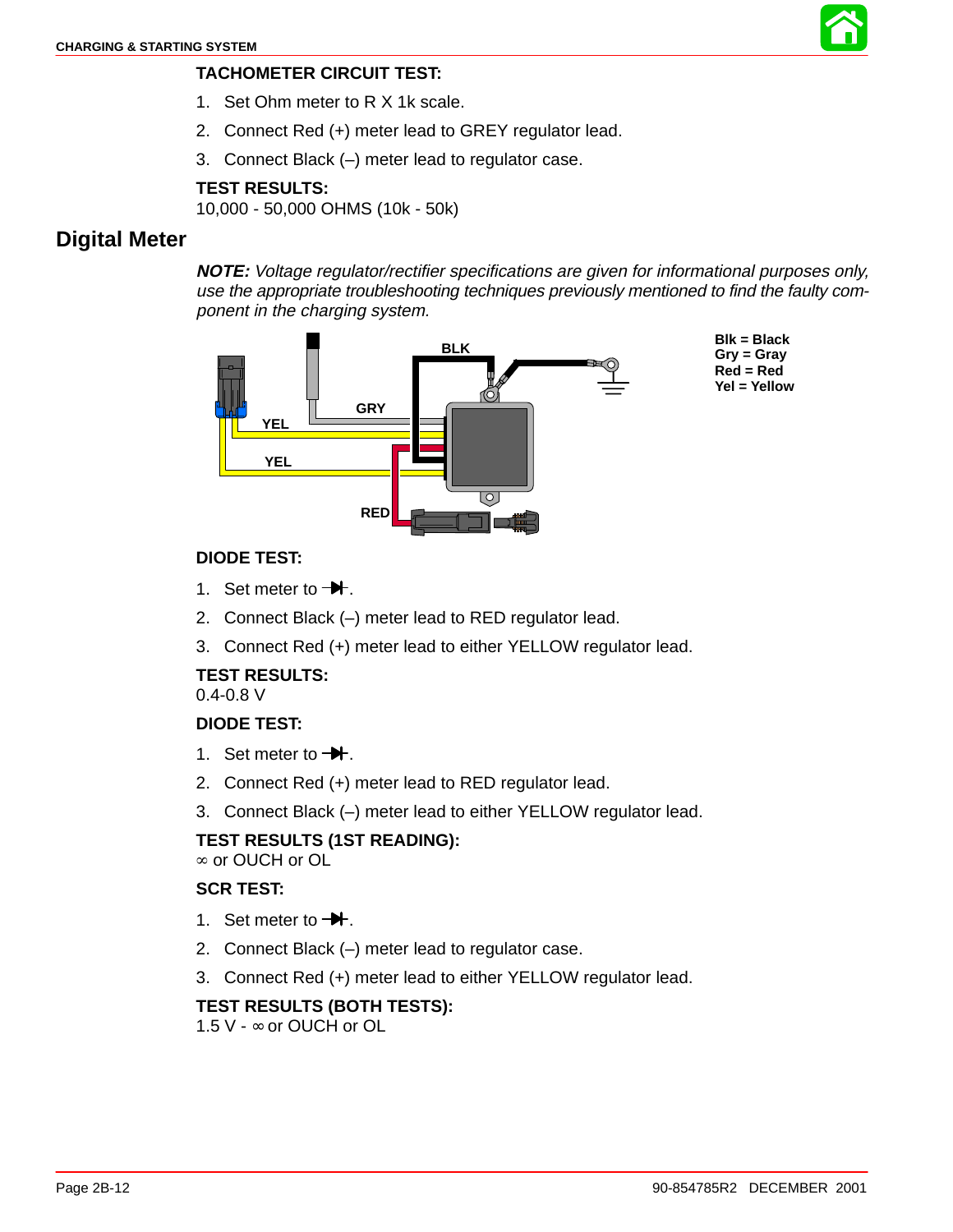# **Starting System Components**

The starting system consists of the following components.

- 1. Battery
- 2. Starter Solenoid
- 3. Neutral Safety Switch
- 4. Starter Motor
- 5. Ignition Switch

# **Description**

The function of the starting system is to crank the engine. The battery supplies electrical energy to crank the starter motor. When the ignition switch is turned to "START" position, the starter solenoid is activated and completes the starting circuit between the battery and starter.

The neutral start switch opens the start circuit when the shift control lever is not in neutral. This prevents accidental starting when engine is in gear.

**A CAUTION** 

**The starter motor may be damaged if operated continuously. DO NOT operate continuously for more than 30 seconds. Allow a 2 minute cooling period between starting attempts.**

# **Troubleshooting the Starting Circuit**

Before beginning the starting circuit troubleshooting flow chart, following, check first for the following conditions:

- 1. Make sure that battery is fully charged.
- 2. Check that control lever is in "NEUTRAL" position.
- 3. Check terminals for corrosion and loose connections.
- 4. Check cables and wiring for frayed and worn insulation.
- 5. Check 20 Amp fuse.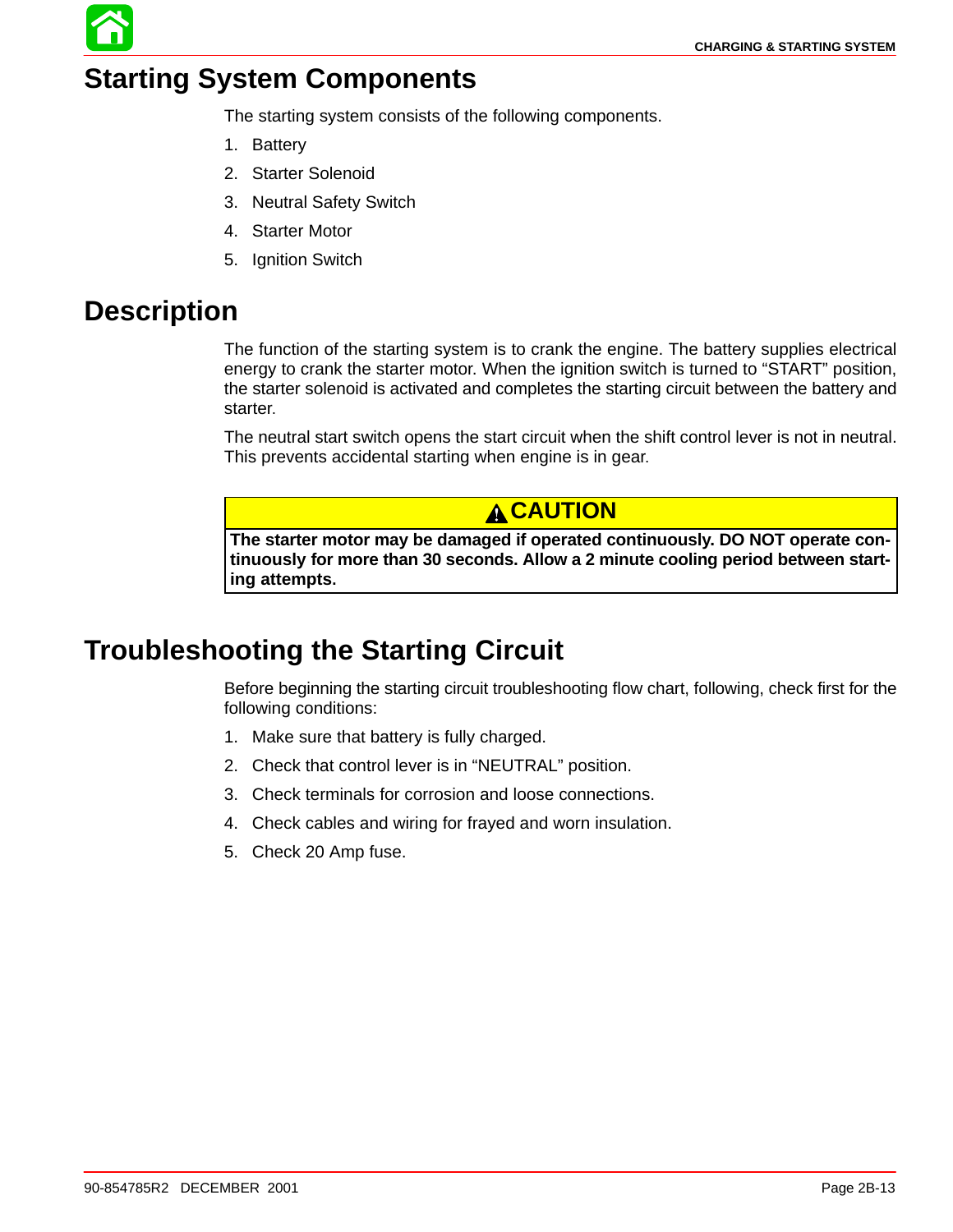

### **Starter Solenoid Test**

- 1. Inspect starter solenoid for cracks, loose terminals or loose terminal lead connections.
- 2. Connect ohm meter between terminals of starter solenoid.
- 3. Connect the BLACK lead from solenoid to battery negative (–) terminal and momentarily connect the YELLOW/RED lead to the positive (+) terminal of battery.
- 4. Verify continuity between the starter solenoid terminals when 12 volts are applied.



- **a -** YELLOW/RED Lead
- **b -** Starter Solenoid
- **c -** BLACK Lead
- **d -** Battery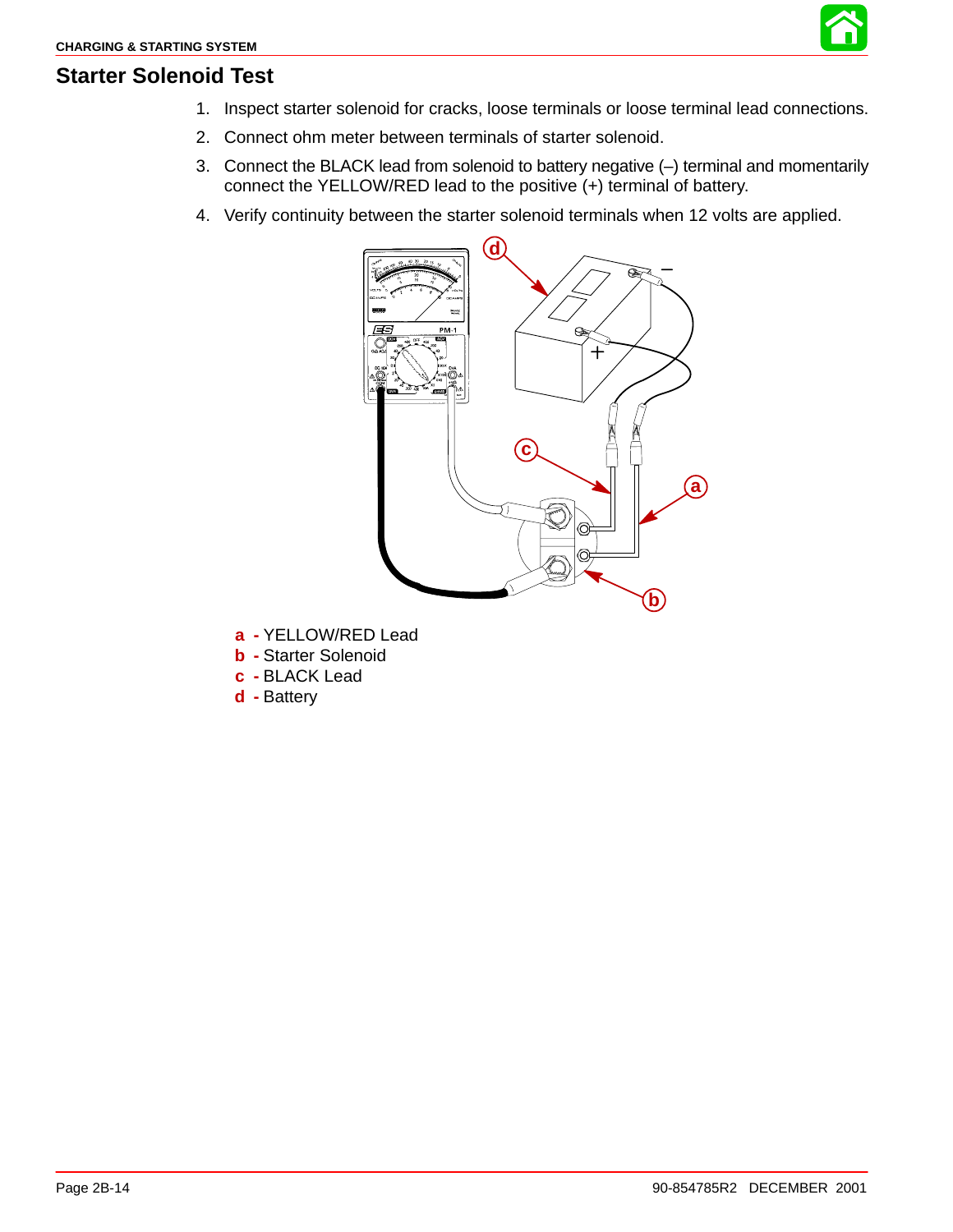

#### **[CHARGING & STARTING SYSTEM](#page-3-0)**

The following "STARTING CIRCUIT TROUBLESHOOTING FLOW CHART" is designed as an aid to troubleshooting the starting circuit. This flow chart will accurately locate any existing malfunction. Location of "TEST POINTS" (called out in the chart) are numbered in diagram below.



## **Starting Circuit Troubleshooting Flow Chart**

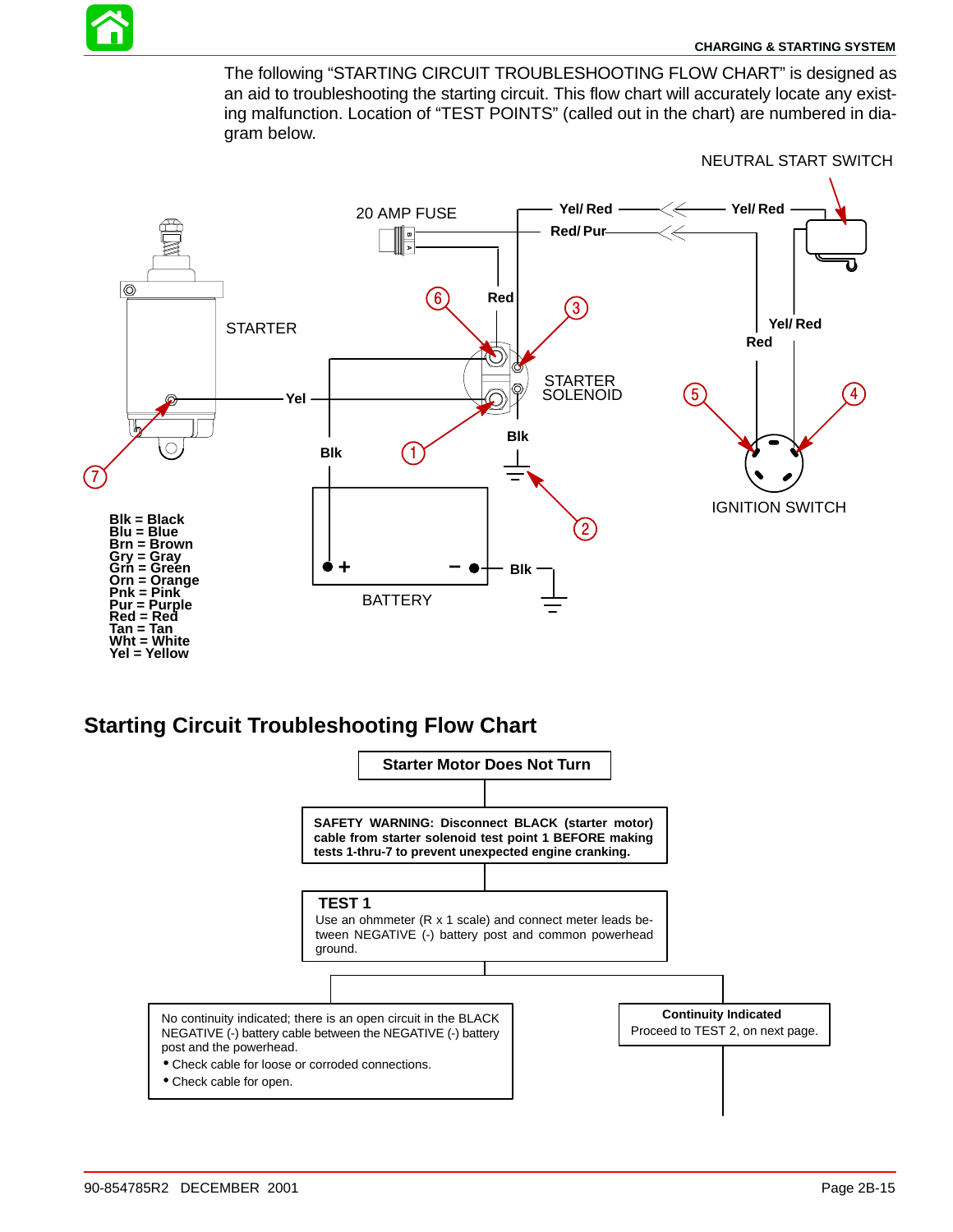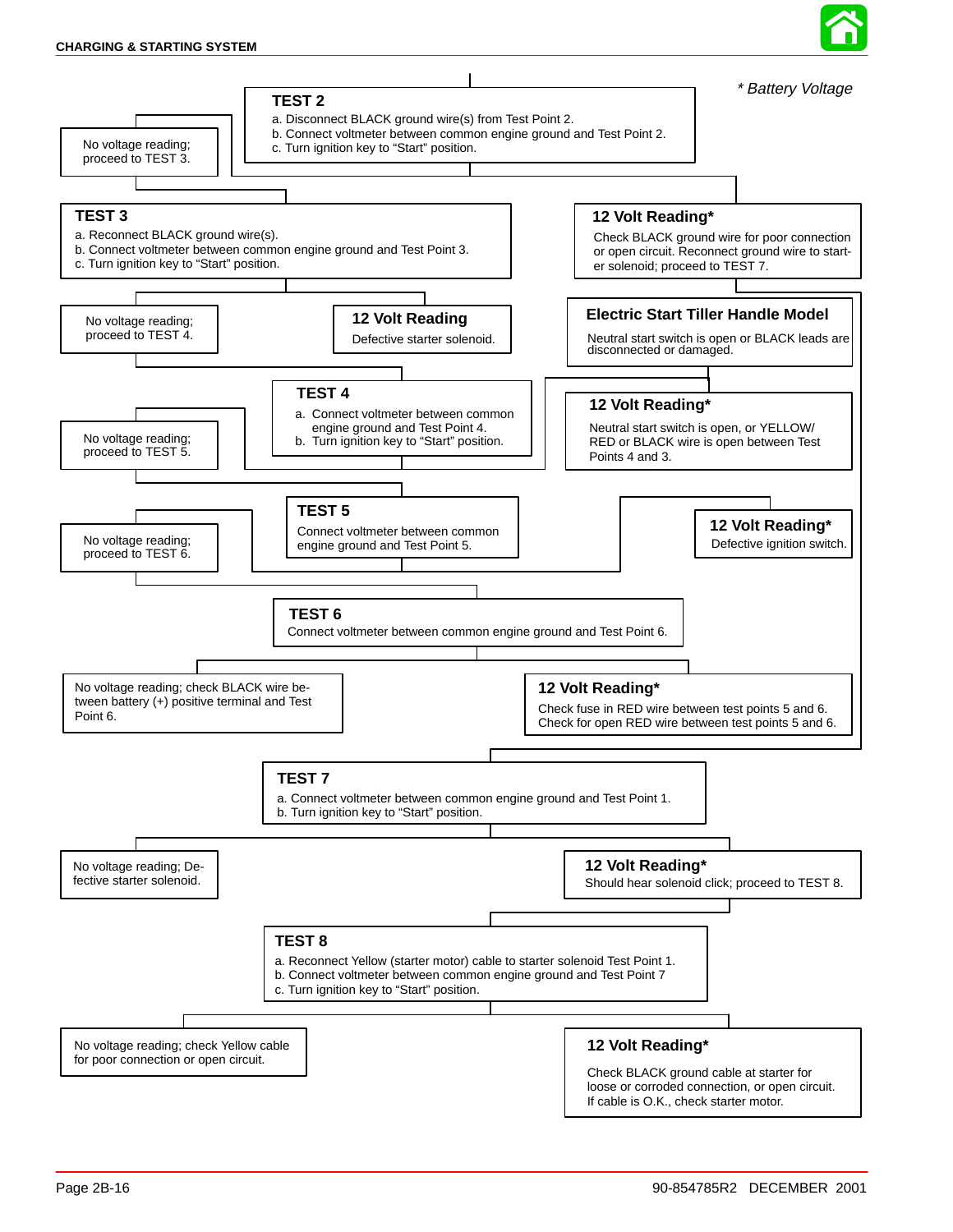# **Starter Motor**

## **Removal**

# **WARNING**

**Always disconnect the battery and remove spark plug leads from spark plugs before working on motor.**

- 1. Disconnect battery leads from battery.
- 2. Remove 3 screws. Remove starter.



**a -** Screws (3)

## **Disassembly**

1. Remove 2 through screws and commutator end cap, taking care not to lose brush springs.



- **b -** Commutator End Cap
- **c -** Brush Springs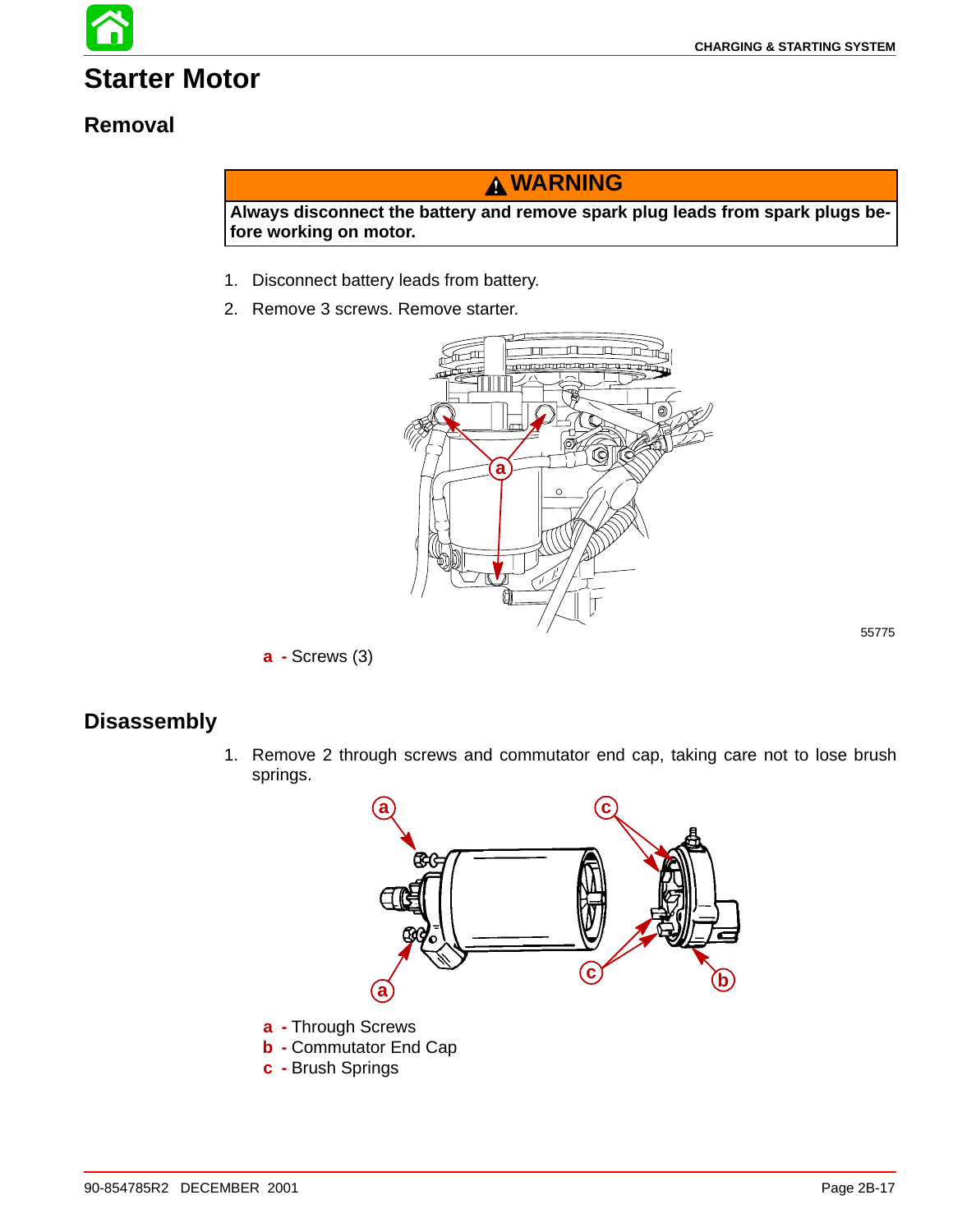2. Press down the pinion stopper and remove the circlip. Remove the pinion.



- **a -** Pinion
- **b -** Pinion Stopper
- **c -** Circlip (discard and use new circlip on assembly)
- 3. Pull armature from starter frame. Remove locknut.
- 4. Remove components from armature.



- **a -** Spacer
- **b -** Spring
- **c -** Drive Assembly
- **d -** Drive End Cap
- **e -** Armature Shaft
- **f -** Washer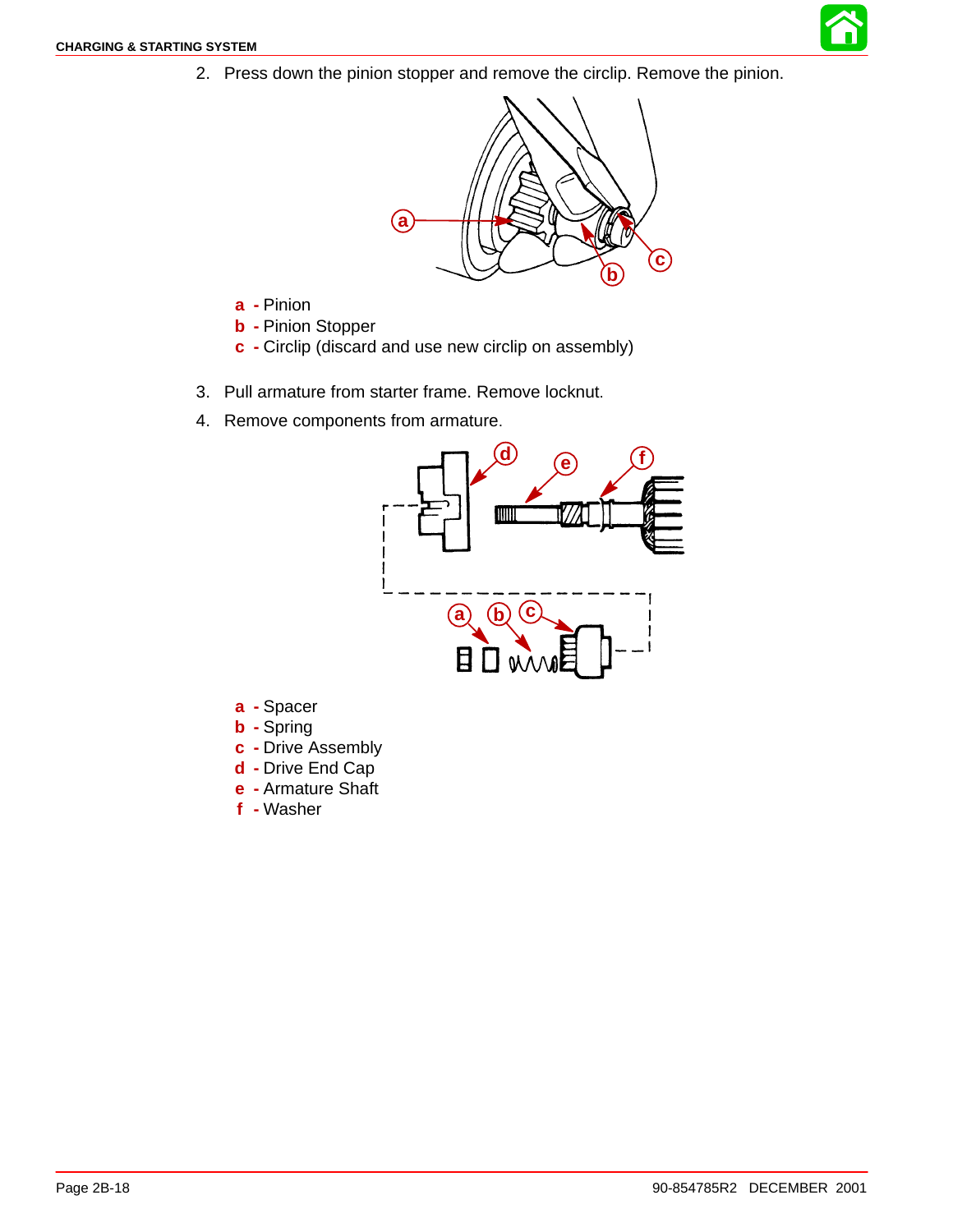### **Cleaning and Inspection**

- 1. Clean all motor parts.
- 2. Check pinion teeth for chips, cracks or excessive wear.
- 3. Replace the drive clutch spring and/or collar if tension is not adequate, or if wear is excessive.
- 4. Check that the brush holder is not damaged or is not holding the brushes against the commutator.
- 5. Replace brushes that are pitted or worn to less than 1/4 in. (6.4mm) in length. Refer to "BRUSH REPLACEMENT", following.
- 6. Replace a damaged or excessively worn bushing in the end cap.
- 7. Check the armature conductor (commutator bar junction) for a firm connection. A poor connection usually results in a burned commutator bar.
- 8. Re-surface and undercut a rough commutator, as follows:

## **CAUTION**

**Do not turn down the commutator excessively.**

- a. Re-surface the commutator and undercut the insulation between the commutator bars 1/3 in. (0.8mm) to the full width of the insulation. Make sure that the undercut is flat.
- b. Clean the commutator slots after undercutting.
- c. Deburr the commutator lightly with No. 00 sandpaper, then clean the commutator.
- d. Check the armature on a growler for shorts. See "TESTING", following.
- 9. Open-circuited armatures often can be saved where an open circuit is obvious and repairable. The most likely place for an open circuit is at the commutator bars. Long cranking periods overheat the starter motor so that solder in the connections melts. The poor connections cause arcing and burning of the commutator bars.
- 10. Repair bars, that are not too badly burned, by re-soldering the leads in bars (using rosin flux solder) and turning down the commutator in a lathe to remove burned material, then undercut the mica.
- 11. Clean out the copper or brush dust from slots between the commutator bars.
- 12. Check the armature for shorts and ground. See "TESTING".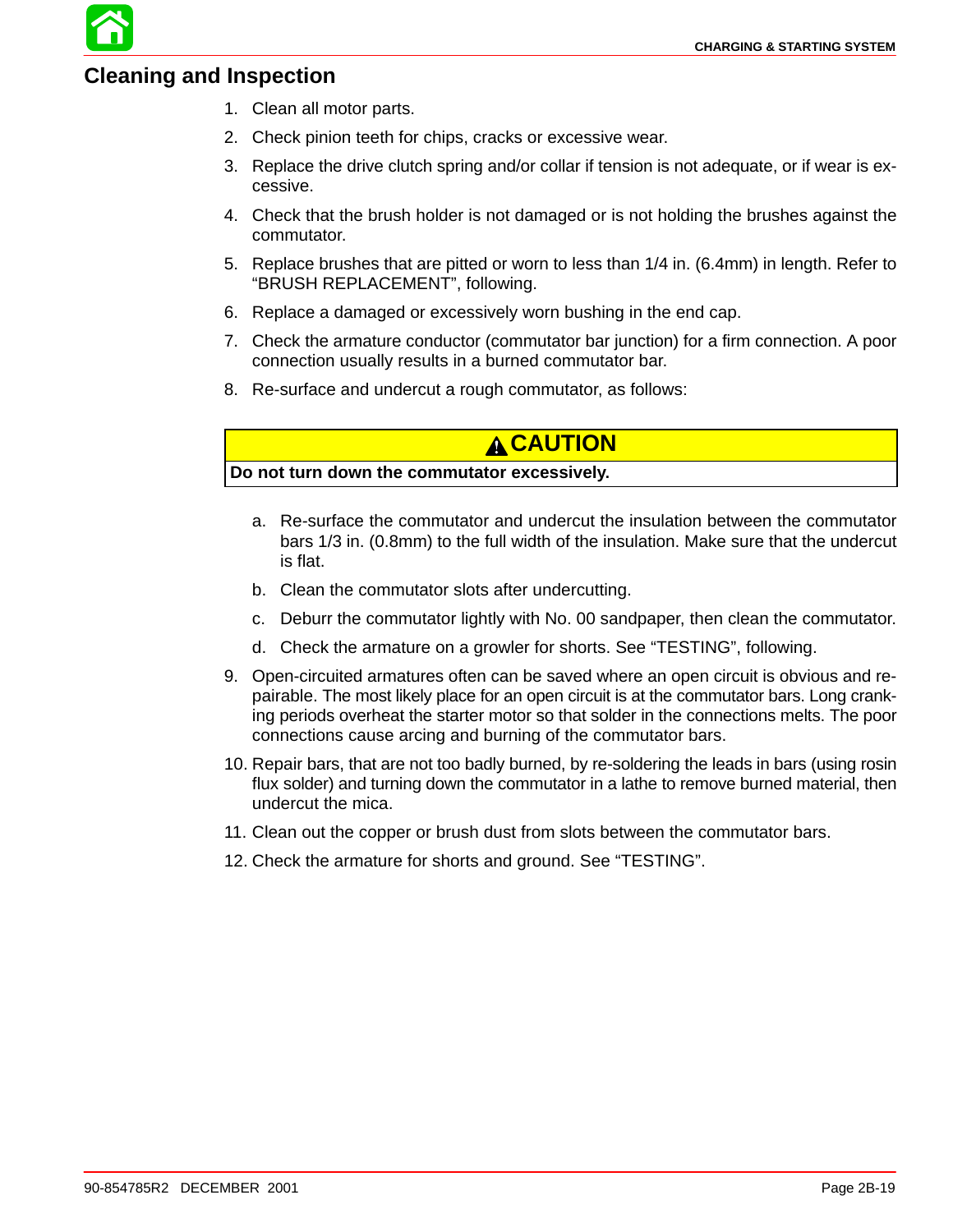

### **Testing**

### **ARMATURE TEST FOR SHORTS**

Check armature for short circuits by placing on growler and holding hack saw blade over armature core while armature is rotated. If saw blade vibrates, armature is shorted. Recheck after cleaning between commutator bars. If saw blade still vibrates, replace armature.



### **ARMATURE TEST FOR GROUND**

- 1. Set ohmmeter to (R x 1 scale). Place one lead of ohmmeter on armature core (or shaft) and other lead on commutator, as shown.
- 2. If meter indicates continuity, armature is grounded and must be replaced.

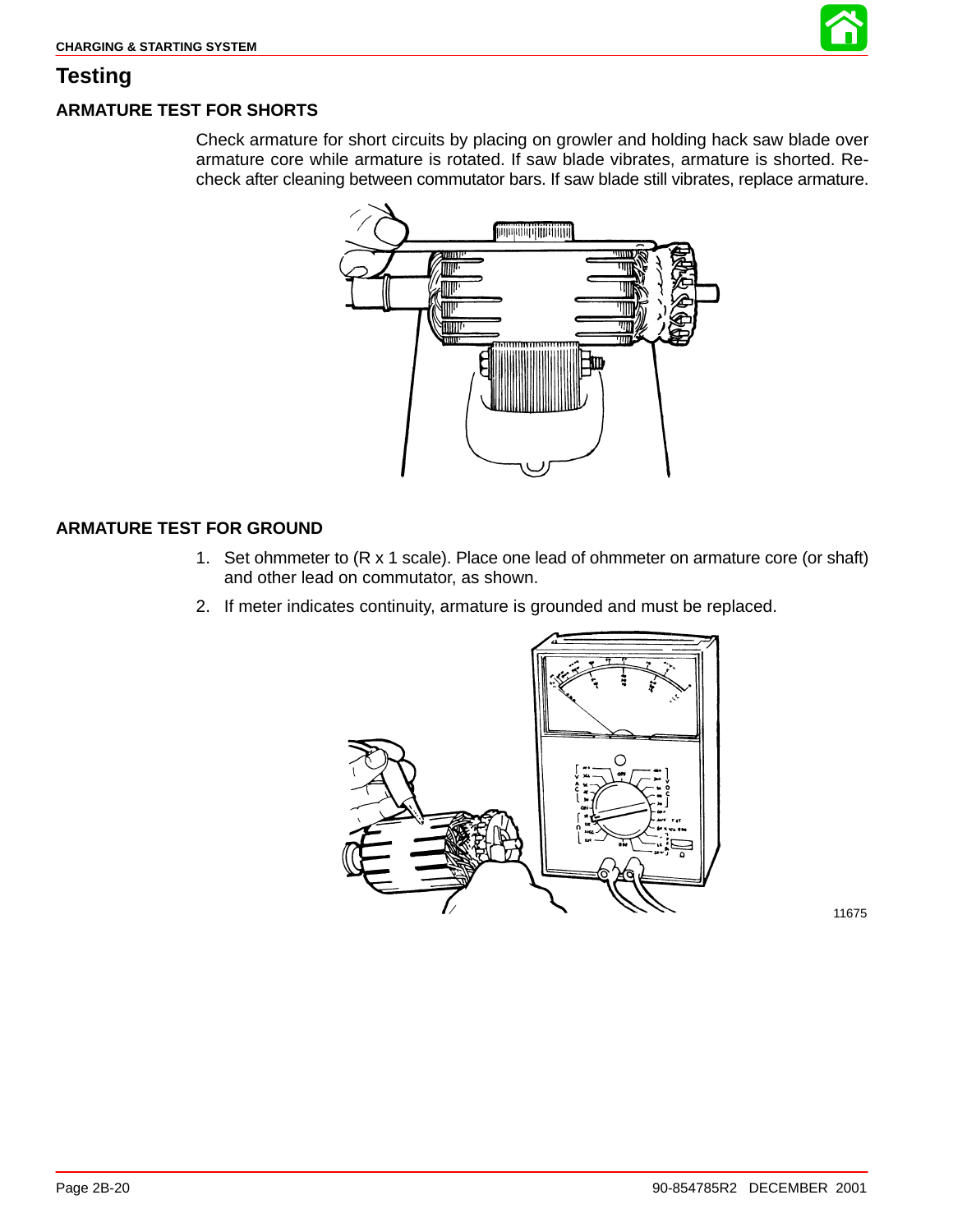

#### **CHECKING POSITIVE BRUSHES AND TERMINALS**

- 1. Connect ohmmeter (R x 1 scale) leads between positive brushes.
- 2. Ohmmeter must indicate full continuity (zero resistance). If resistance is indicated, check lead to positive terminal solder connection. If connection cannot be repaired, brushes must be replaced. Refer to "BRUSH REPLACEMENT".



**a -** Positive Brushes

#### **TESTING NEGATIVE BRUSHES FOR GROUND**

Set ohmmeter to (R x 1 scale). Place one lead of ohmmeter on the negative brush and the other lead on the end cap (bare metal). If the meter indicates NO continuity, replace the negative brush. Repeat this procedure on the other negative brush.



**b -** End Cap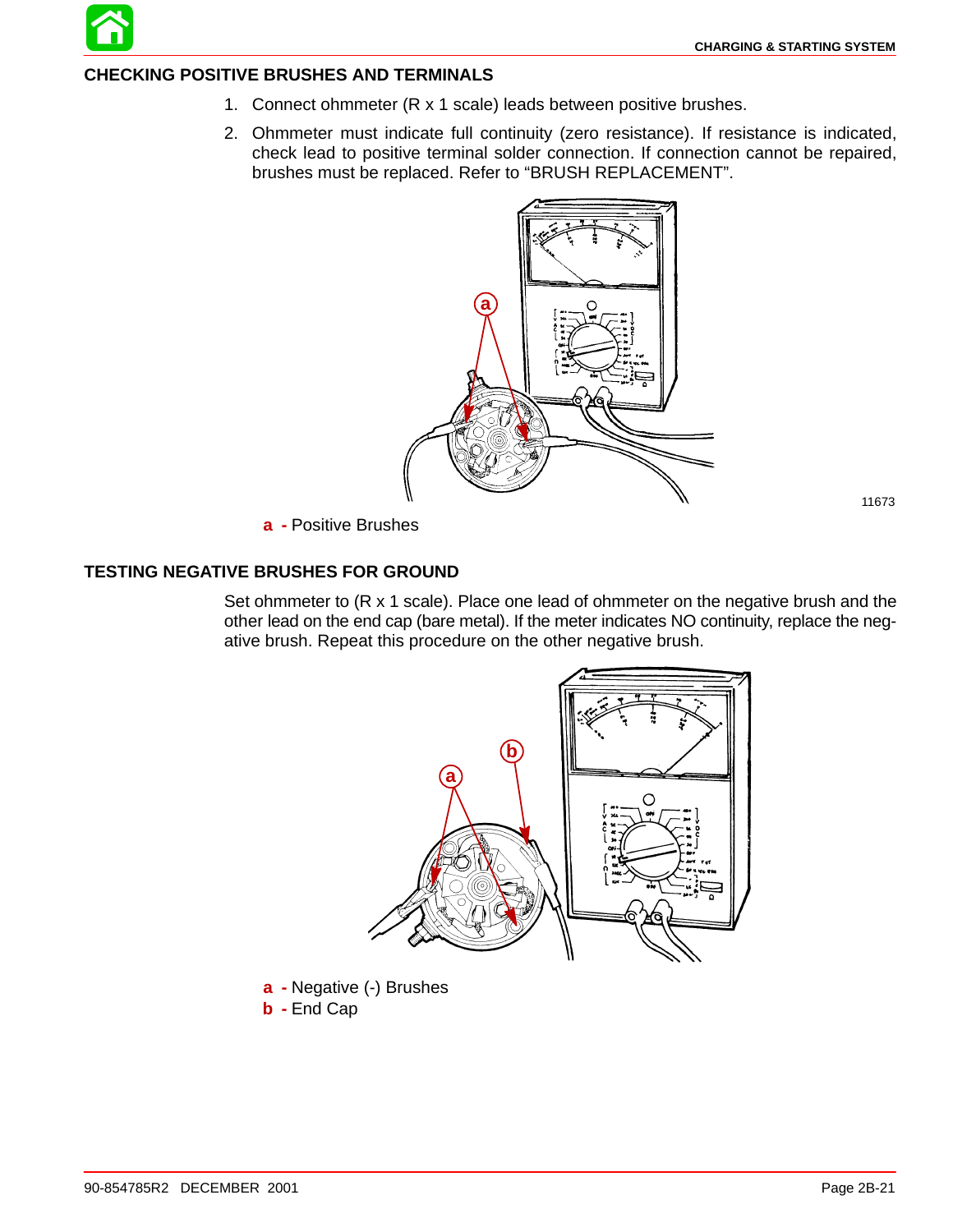

11660

### **Brush Replacement**

**IMPORTANT: Replace brushes that are pitted or worn to less than 1/4 in. (6.4mm) in length.**



- **b -** Negative (–) Brushes
- **c -** Brush Holder
- **d -** Screws (Fasten Negative Brushes and Holder)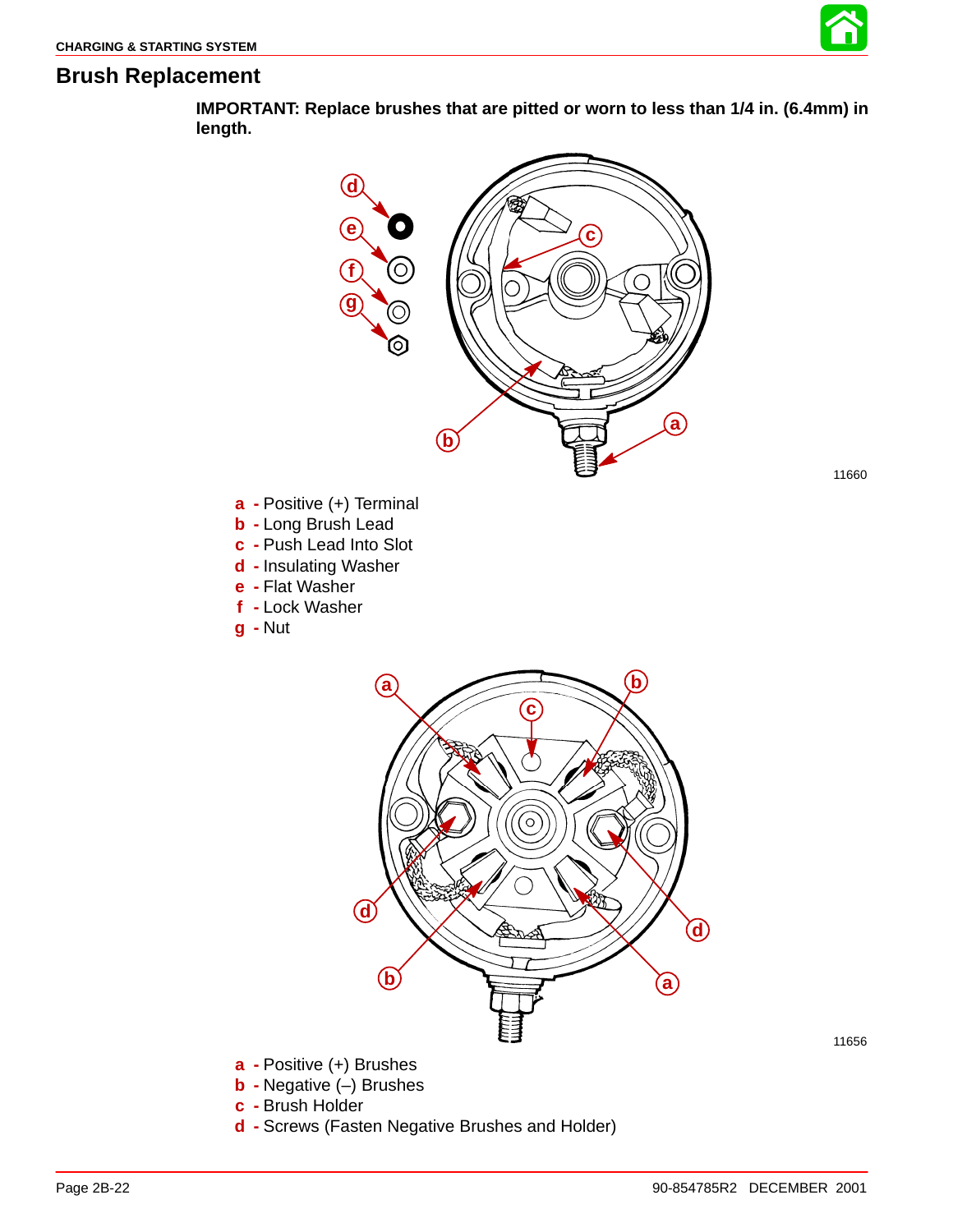## **Reassembly**

- 1. Lubricate helix threads and drive end cap bushing with SAE 10W Oil.
- 2. Install the pinion, spring, and pinion stopper onto starter shaft.
- 3. Place circlip into groove on shaft.
- 4. Press the pinion stopper over the circlip.

### **IMPORTANT: Install new circlip for reassembly.**

**NOTE:** Make sure the circlip fits tightly into pinion stopper.



- **a -** Circlip
- **b -** Pinion Stopper
- **c -** Spring
- **d -** Pinion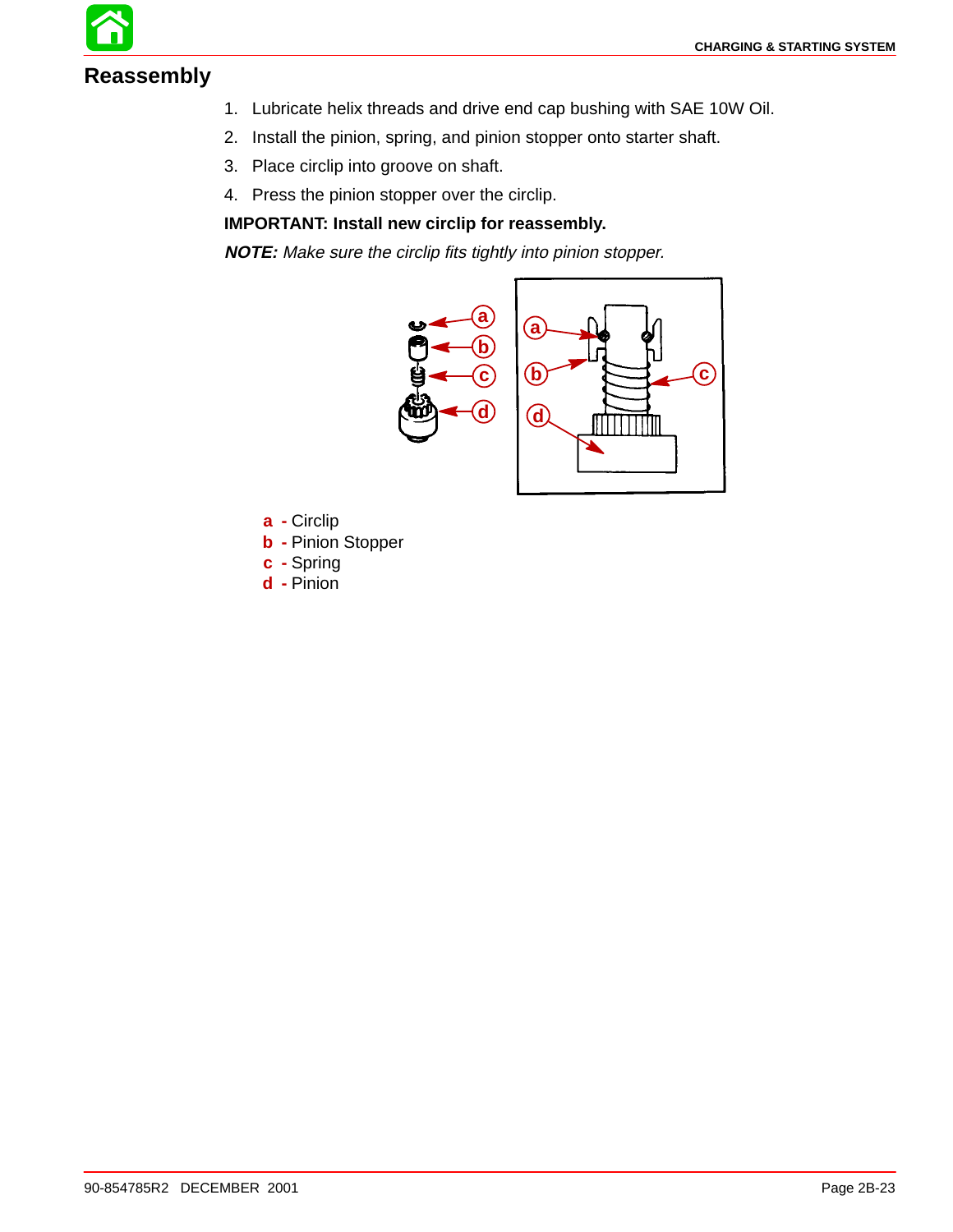5. Construct a brush retainer tool as shown.



**Brush Retainer Tool Side View (Full Size)**

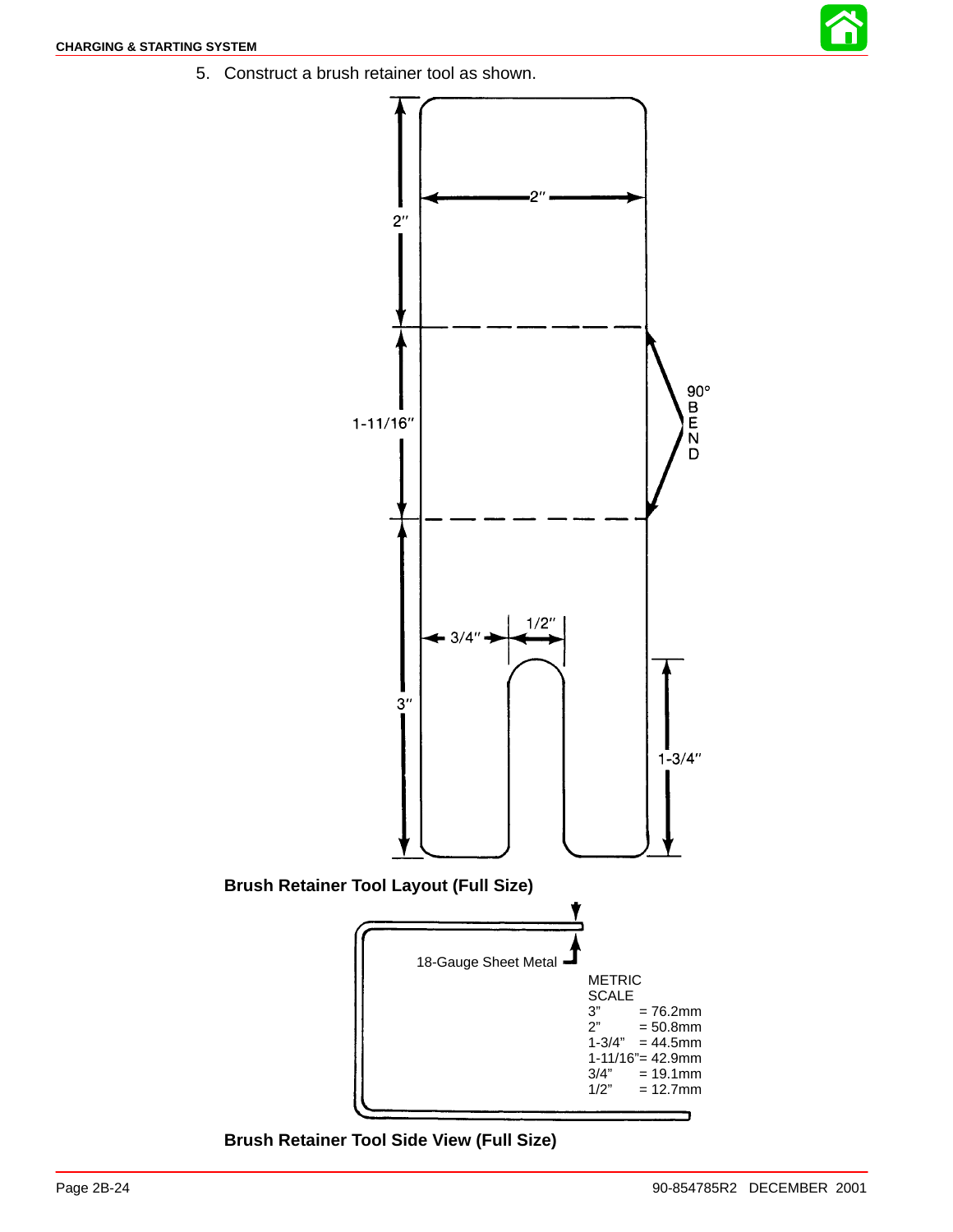- 6. Place springs and brushes into brush holder and hold in place with brush retainer tool.
- 7. Lubricate bushing with one drop of SAE 10W Oil. DO NOT over-lubricate.



- **a -** Brush Retainer Tool
- **b -** Bushing
- 8. Position armature into starter frame so that commutator end of armature is at end of starter frame where permanent magnets are recessed 1 in. (25.4mm). Align marks (a) as shown.
- 9. Install commutator end cap onto starter frame; align marks (b) as shown, and remove brush retainer tool.
- 10. Install through screws and tighten to specified torque.